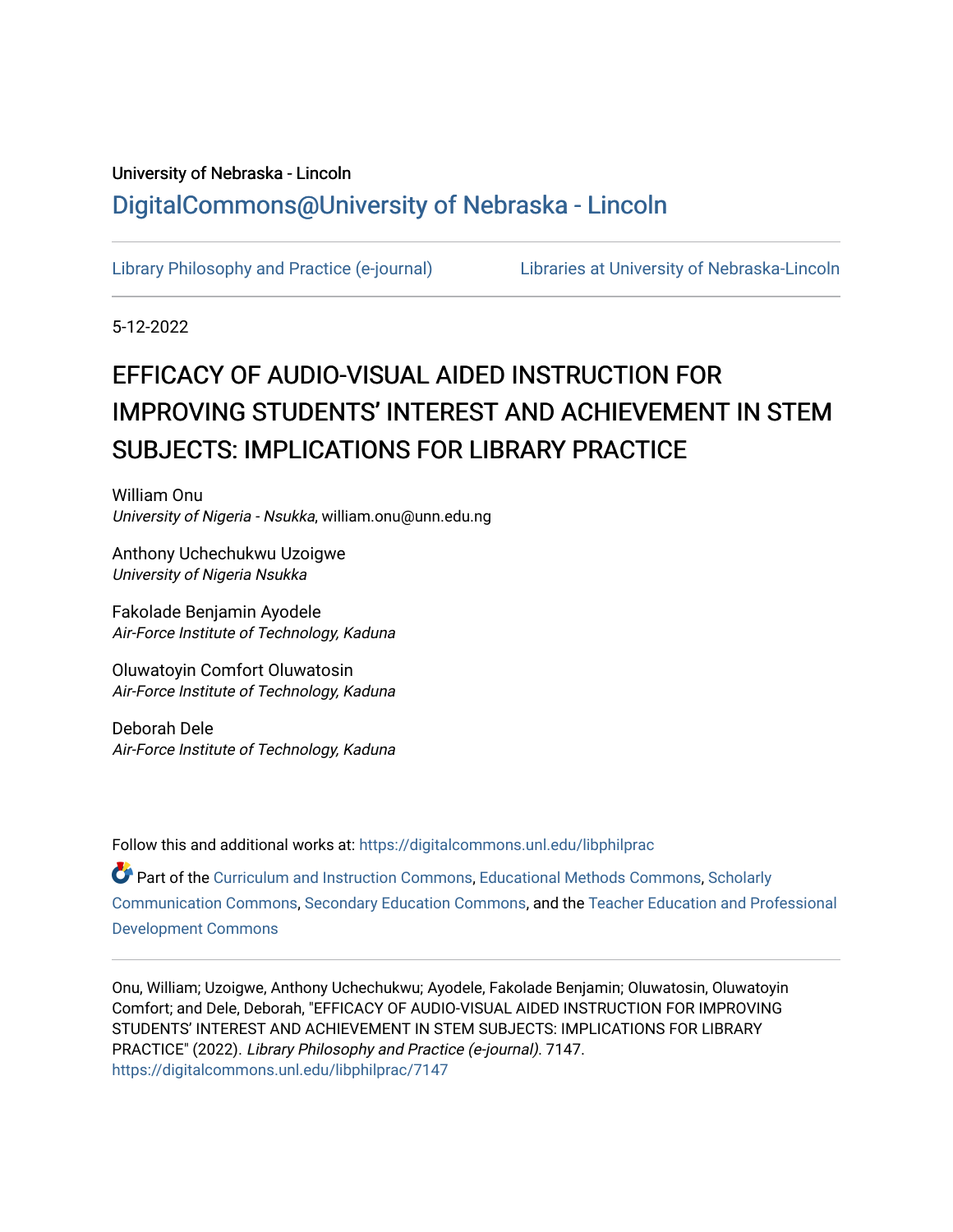# **EFFICACY OF AUDIO-VISUAL AIDED INSTRUCTION FOR IMPROVING STUDENTS' INTEREST AND ACHIEVEMENT IN STEM SUBJECTS: IMPLICATIONS FOR LIBRARY PRACTICE**

# **Onu William Okoroaja**

Department of Science Education, University of Nigeria, Nsukka [william.onu@unn.edu.ng](mailto:william.onu@unn.edu.ng)

# **Uzoigwe, Anthony Uchechukwu\***

ICT Unit, University of Nigeria Nsukka

# **Fakolade, Benjamin Ayodele, (PhD).**

Air-Force Institute of Technology, Kaduna.

# **Oluwatoyin, Comfort Oluwatosin**

Air-Force Institute of Technology, Kaduna.

# **Dele, Deborah**

Air-Force Institute of Technology, Kaduna.

**Keywords:** Audio-visual aids, Interest, Achievement, STEM, Gender, Library practice.

# **Abstract**

Considering that science and technology is key to comprehending and providing solution to problems plaguing humanity, STEM education is vital to a great future. With this being so, students are encouraged to develop skills and competencies needed to become educators, innovators, researchers, and leaders in different STEM domains, who can solve the most pressing problems facing humanity, now and in the future. However, there seem to be shortage of interest from students to pursue STEM careers. In a bid contribute to raising the level of interest in STEM subjects, this study, conducted in Nsukka education zone of Enugu state, sought to explore the efficacy of audio-visual aided instruction for improving students' interest and achievement in STEM subjects, as well as its implications for library practice. Guided by four (4) research questions and four (4) hypotheses, the study adopted quasi experimental design and involved 135 Biology students. Duly validated and trial-tested BATRS and BIS were used to collect data. Results revealed that students taught with audio-visual aided instruction posted better interest scores and achieved better than their counterparts taught with conventional method. Implications of the findings for library practice was discussed, and the study recommended that AVA be utilized in teaching STEM subjects, the infrastructures needed to make that possible be put in place and librarians organise STEM resources such that audio and visual materials will be in same location, to allow students access them at the same time, and with ease.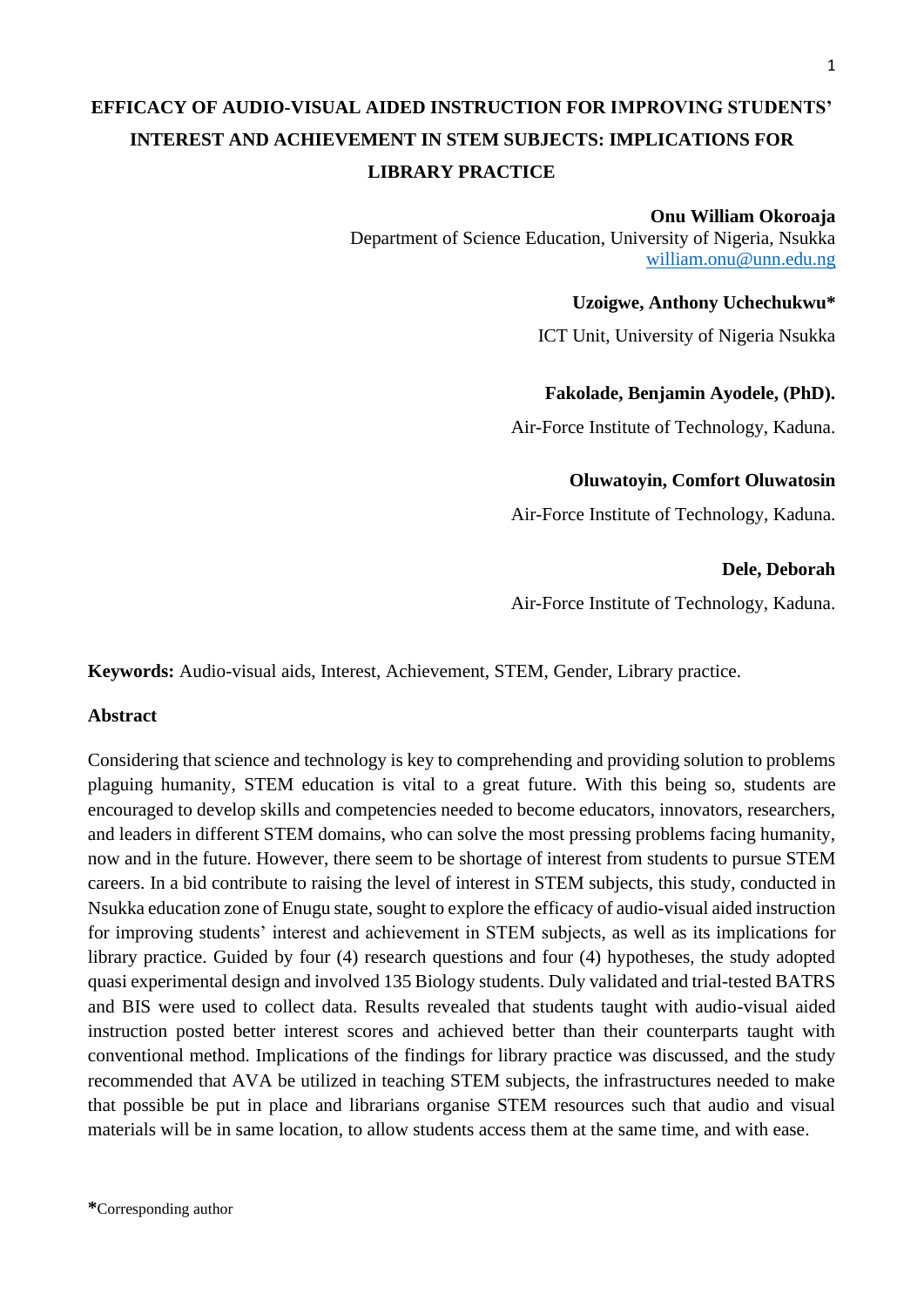#### **Introduction**

Over the years, societies have evolved. In line with this evolution is the parallel evolution of methods of doing things, which has grown in equal sophistication to meet up with the increased demands of the now evolved society. Thanks to the industrial revolution which brought science and led to the technological development evident in the 21st century, methods of doing things have become and is becoming increasingly technologically-oriented. This (technology) among other indices has been used to categorize nations of the world into such groups as "developed," and "underdeveloped." Countries categorized as under-developed, one of which is Nigeria, is striving to become developed. This push towards attaining a recognized developmental status is done via science and technology-driven education. Science and technology thus are the "factory" that produces scientists, technologists, technicians, craftsmen and skilled artisans, who are required to improve the economy of any nation. Scientific and technological skills acquisition is therefore necessary for any nation to cope with the present challenges. (Ayao, 2007; Nbina, 2011).

Ali (2013) defined technology as the successful application of scientific ideas, principles, laws and theories, for the purpose of developing techniques for and or providing goods and services. It is through technology that appliances such as computers, televisions, refrigerators, fan, vehicles, airplanes and the likes are invented. Ali went furthers to state that science benefits technology while technology enhances the understanding of science. The contributions of science and technology to overall development of all nations cannot be emphasized. This is the reason science holds an important position in the curriculum of Nigerian educational system. It is in the bid to further underline the importance of science and technology to modern development that Science, Technology, Engineering and Mathematics (STEM) education was introduced in 2001 by the scientific administrators at the U.S. National Science Foundation (NSF) with three major goals; to expand the number of students who ultimately pursue advanced degrees/careers in STEM fields and broaden participation of women and minorities in those fields, expand STEM-capable workforce, and increase STEM literacy for all students, including those who don't pursue stem-related careers or additional studies in STEM disciplines (Hallinen, n.d.; National Academy of Sciences, 2011).

As a natural science, Biology is a STEM subject. Of all the STEM subjects offered by students in Nigerian secondary schools, Biology is considered the broadest, cutting across almost all science fields, and as such was made a compulsory subject for art, science and commercial students, until much recently. This makes Biology the ideal science subject to test the innovative application of audio-visual aided instruction for improving students' interest and achievement in STEM subjects. The Biology curriculum has six major contents which are: Concept of living; Basic ecological concepts; Plant and animal nutrition; Variations and variability; Evolution and Genetics, broken down into 64 units. These contents are arranged spirally such that the concepts to be taught are repeated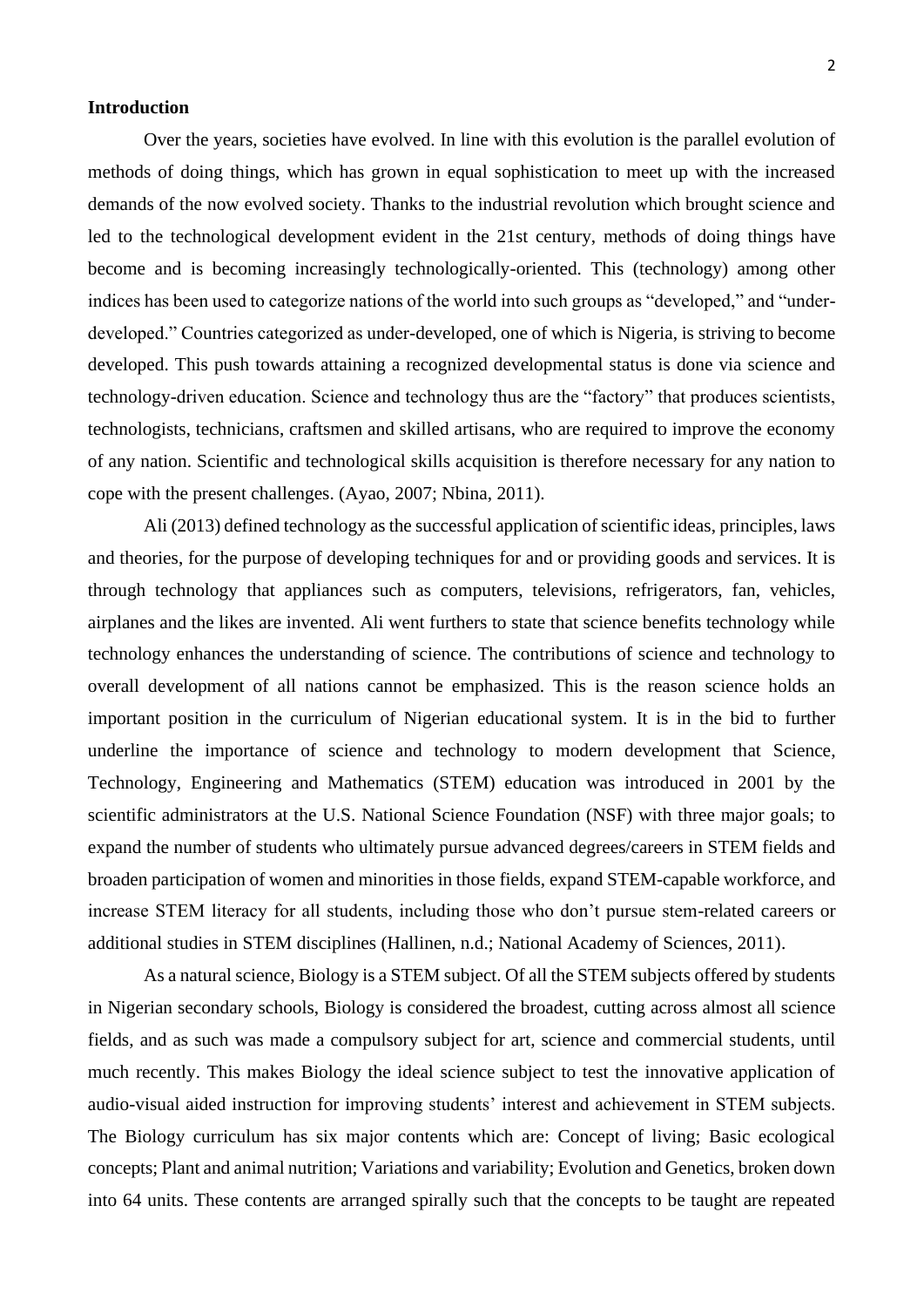yearly, throughout the three-year duration of the subject, to cover all units in the curriculum. All repeated concepts are presented with greater depth and complexity, which increases as the subjects progresses over the three-year period (Ifeobu, 2014). The biology curriculum places emphasis on such teaching methods as field studies and guided discovery, as well as the acquisition of laboratory techniques/skills. However, as new technology-based methods evolve, researchers have advocated the use of more student-centered teaching strategies and instructional resources to enhance comprehension of Biology concepts. One such teaching resource is audio visual aids, which will be referred to as AVAs in this paper.

AVAs have been defined by various researchers as those instructional devices which are used in the classroom to encourage learning and make it easier and interesting (Rather, 2004); any device which by sight and sound increases the individual's experience beyond that acquired through reading (Singh, 2005); to instructional Aids that may be used to convey meaning without complete dependence upon verbal symbols or language (Anzaku, 2011). for the purpose of this study, audio visual aids will be regarded as both a teaching method and an instructional material. As a teaching method, audio visual aids are materials that can present a complete lesson with or without the presence of the teacher. This method implies that instructions are designed by the teacher and presented to the students who will independently learn from the materials. As an instructional material, the audiovisual aids are materials which the students can hear from, see, and learn by the combination of their ears and eyes. The study will also use filmstrip; video-taped instruction (VTI) and the use of overhead projector as working examples of audio-visual aids.

The importance of audio visual aids in the teaching and learning of Biology include; enabling students to be more attentive, motivated and interested in the lesson, as well as provide freedom for the students to discuss, comment and express their opinion during the lesson; improves teachers' performance by saving time and energy; increase retention rate of students (Prasad, 2005); enhances the academic achievement of students (Akram, Sufiana & Malik, 2012). This significance of audiovisual aids when applied in the teaching and learning of Biology has the potential to improve students' interest in the subject and by extension their academic achievement. Biology is by default supposed to be an interesting subject but considering how bulky it is and the methods adopted by teachers to deliver the lesson, it becomes boring to students. As a result, students' interest, which according Jumoh (2010) is a student's personal preferences with regards to learning, wanes, and with it their achievement in the subject. Considering ability of audio-visual aided instruction to keep students attentive and thus stimulate their interest in a lesson as highlighted by Prasad (2005), its application in the teaching and learning of STEM subjects (especially Biology), could positively affect students' interest and improve their achievement. This will bode well for STEM and informs the researchers'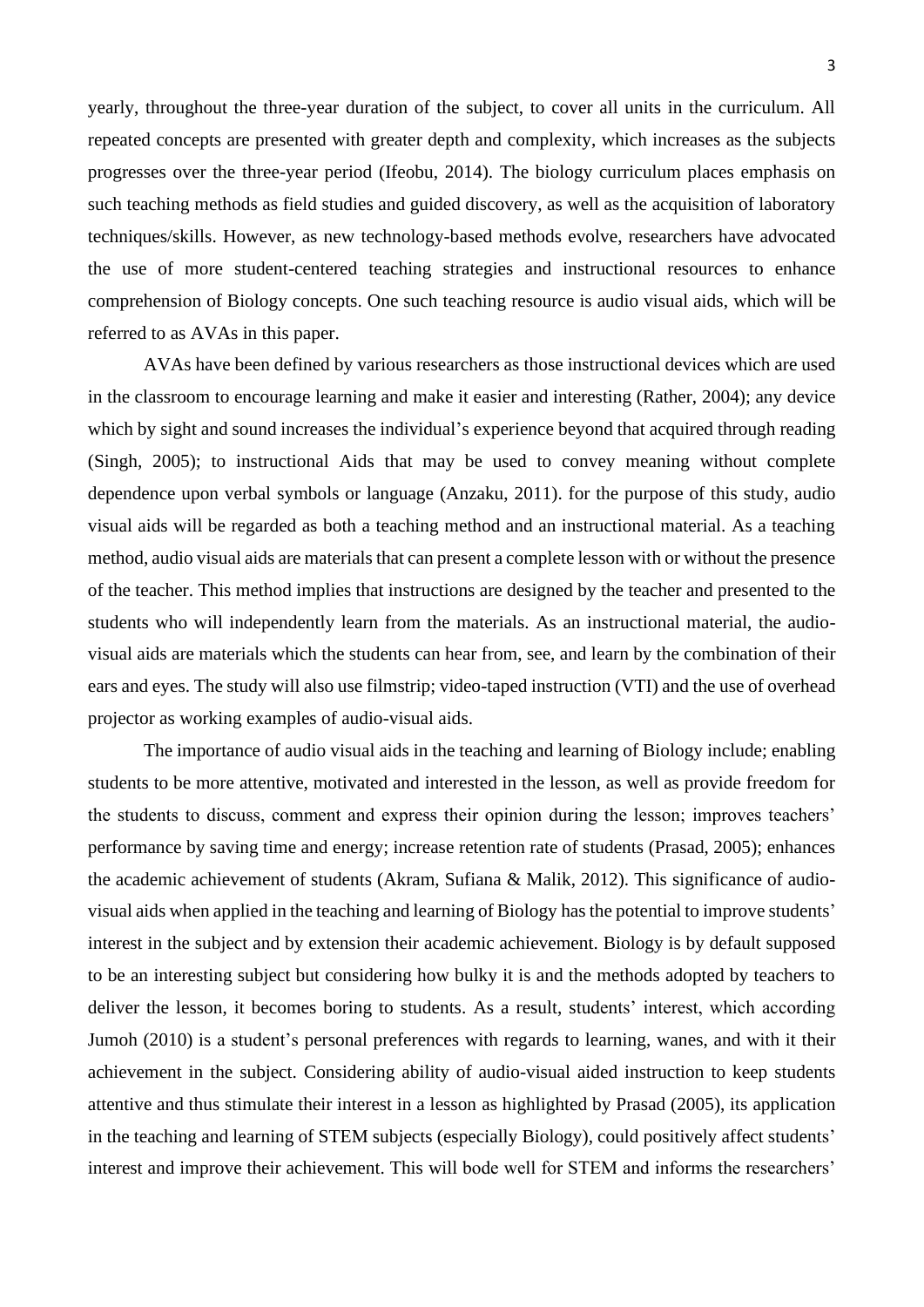quest to investigate the innovative use of audio-visual aided instruction on Biology students' interest and academic achievement.

# **Purpose of the Study**

The study generally was designed to ascertain the effect of AVAs on the interest and achievement of Biology students. Specifically however, the study investigated the:

- i. effects of AVAs and the conventional approach on student's interest.
- ii. influence of gender on interest of students when exposed to AVAs.
- iii. effects of AVAs and the conventional approach on student's achievement.
- iv. influence of gender on achievement of students when exposed to Audio Visual Aids.

#### **Research Questions**

The following research questions guided the study:

- 1. What is the effect of AVAs and the conventional approach on students' interest?
- 2. What is the effect of gender on interest of students when exposed to AVAs?
- 3. What is the effect of AVAs and the conventional approach on students' achievement?
- 4. What is the effect of gender on achievement of students when exposed to AVAs?

#### **Research Hypotheses**

The following hypotheses were formulated and tested at 0.05 level of significance.

**Ho1:** There is no significant difference between the mean interest scores of students taught with audiovisual aided instruction and those taught through the conventional approach.

**Ho2:** There is no significant difference between the mean interest scores of male and female students taught with audio-visual aids.

**Ho3:** There is no significant difference between the mean achievement scores of students taught with Audio-Visual aided instruction and those taught through the conventional approach.

**Ho4:** There is no significant difference between the mean achievement scores of males and females taught with audio-visual aids.

# **Research Method**

The study, conducted in Nsukka Education zone, adopted quasi-experimental research design, specifically the non-equivalent control group type. This does not allow for randomization and as such, treatment and control groups were randomly assigned to intact classes. The population of the

 $A_1$   $X$   $A_2$  $A_1$  -X  $A_2$  $A_1$  = Pretest  $A_2$  = Post-test  $X = Treatment$   $-X = No Treatment$  $---$  = Non-equivalence of the groups

study comprised of all 7, 130 Biology students, in 31 public schools in Nsukka education zone.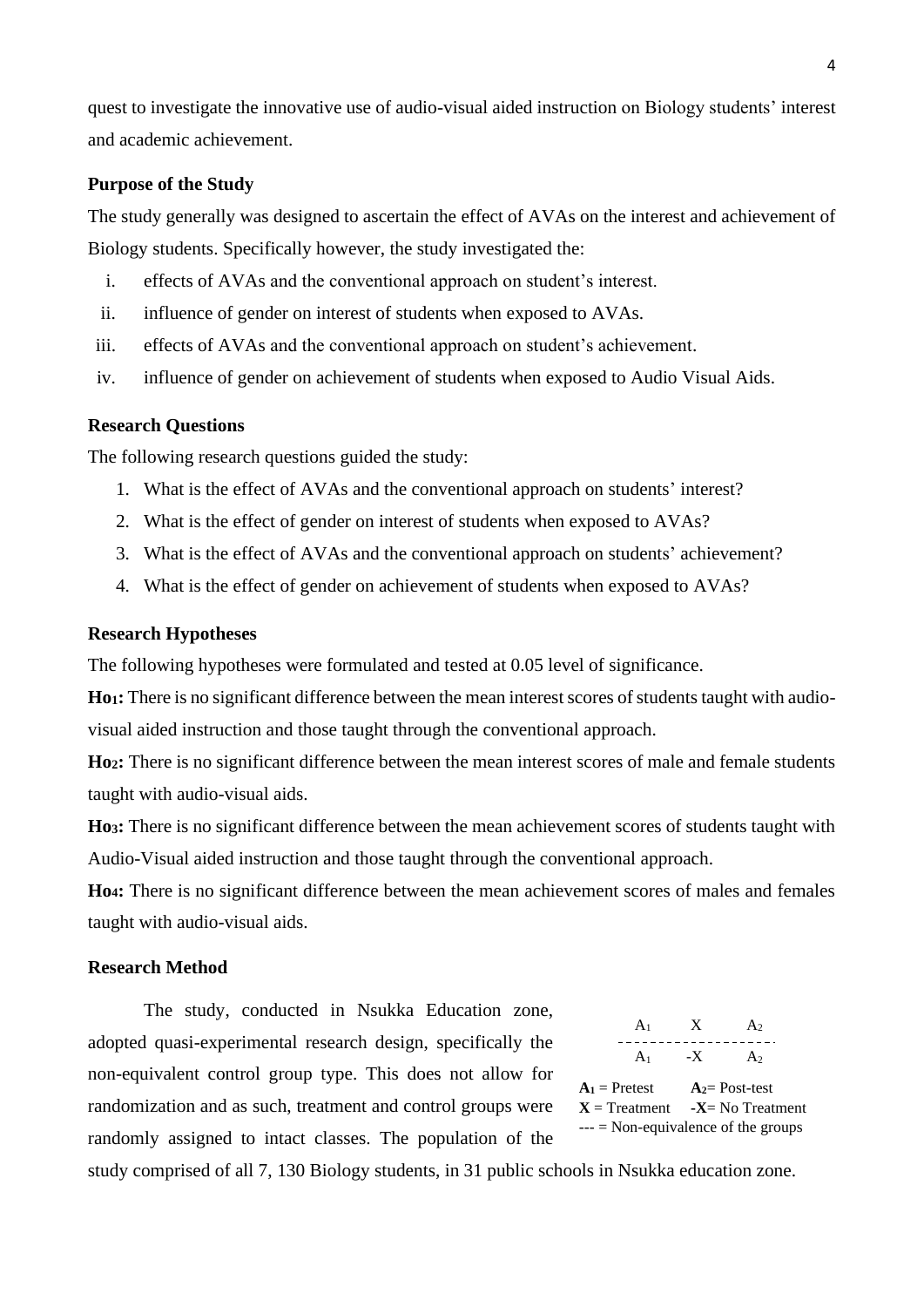A three-step multi-stage sampling procedure was adopted to select 135 Biology students who took part in the study. First, purposive sampling technique was used to select four co-educational schools from the education zone with similar attributes (presence of properly-equipped Biology laboratory, and having at least two Biology teachers with minimum qualification of NCE). Then, random sampling was used to select one intact class from each school. Finally, treatment was randomly assigned to each intact class – one class being the experimental class and the other the control class.

Data was collected using an adapted Biology Interest Scale (BIS) and a Biology Achievement Test on Respiratory System (BATRS), both of which were duly validated, and trialed to have a K-R20 reliability index of .84.

#### **Experimental Procedure**

This study involved two groups of subjects – the Experimental group (taught wit AVA) and the control group (taught with conventional method). The researchers sent letters of request to two sampled secondary schools selected for the study – Model secondary school and Isienu community secondary school. The permission enabled the researchers to discuss with the Biology teacher(s) and the school authorities on the process of the research. The researchers then trained the Biology teachers in the school using the validated lesson plan on the process of teaching with AVA. A total of six (6) weeks was used for the study. During the first week, the research assistants, under the supervision of the researcher, taught the students definition, phases and conditions necessary for respiration; types and characteristics of respiratory systems were taught in the second week; week three covered mechanism of respiration in lower and higher animals; week four covered respiratory organs in animals; week five covered mechanism of respiration in man; and week six covered respiration in plants.

Both the AVA group and the conventional groups were taught the content of respiratory system for the six weeks. Prior to the experiment, the test instruments – BATRS and BIS was administered as pre-test to all the students in the sampled schools. After this, both the AVA and the conventional method groups were taught the respiratory system for a period of six weeks using projector and instructional videos. At the end of the lessons, the post test was administered to the students. The researchers marked and recorded the scores. The interest test was administered to the students. The teachers helped in distributing the instrument and answer sheets to the students. They also supervised the students and collected the answer sheets at the end of the test. Data collected from the study were analysed using mean, standard deviation and analysis of covariance (ANCOVA).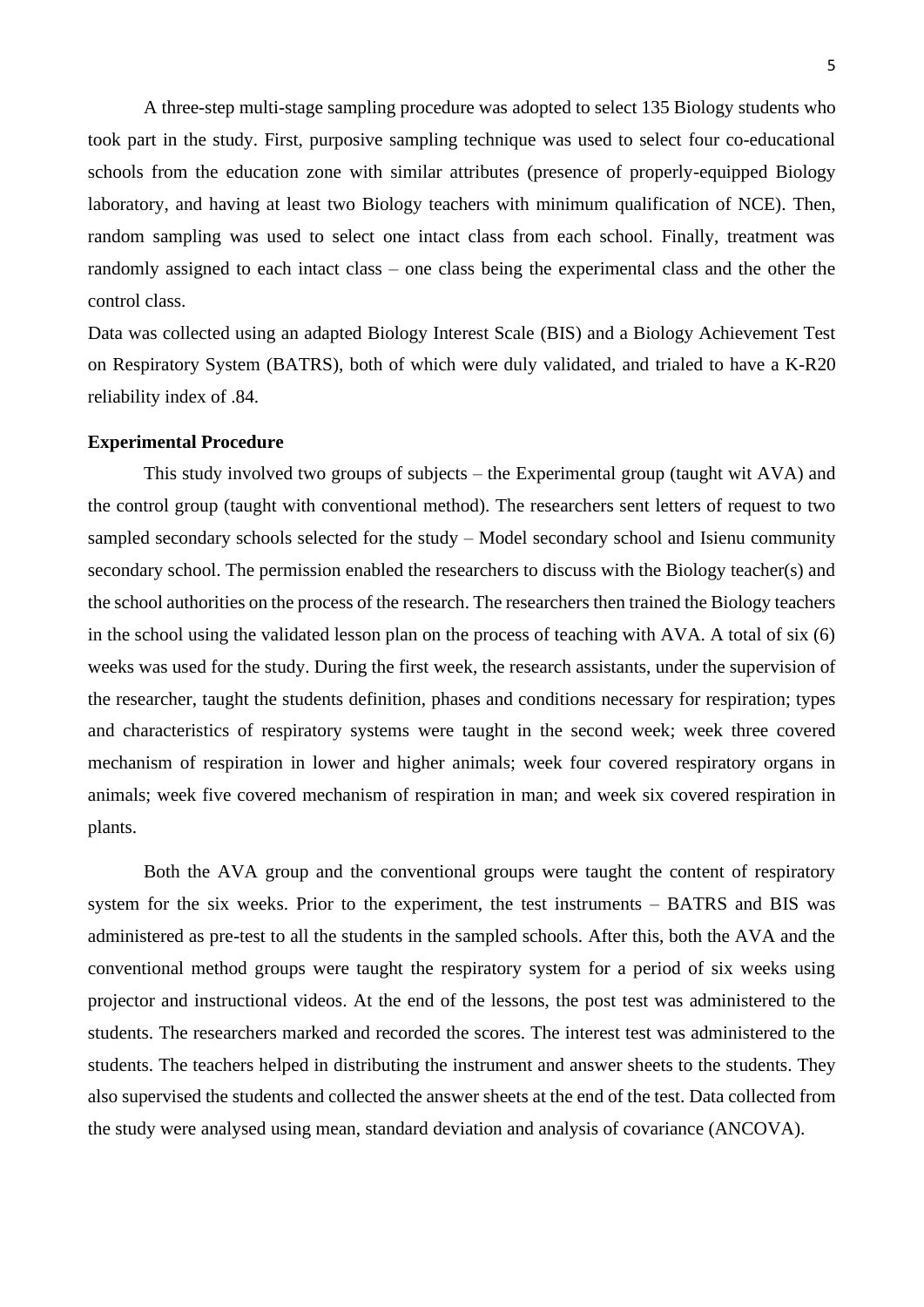#### **RESULTS**

**Research Question I:** What is the effect of AVAs and the conventional approach on students' interest?

|                     |                 |      |     | ----             |     |                  |  |
|---------------------|-----------------|------|-----|------------------|-----|------------------|--|
| Group               | <b>Pre-test</b> |      |     | <b>Post-test</b> |     |                  |  |
|                     |                 | Mean | SD  | <b>Mean</b>      | SD  | <b>Mean Gain</b> |  |
| <b>Experimental</b> | 69              | 2.87 | .59 | 3.38             | .36 | .76              |  |
| Control             | 66              | 2.78 | .70 | 3.09             | .40 | .09              |  |

**Table I:** Mean  $(\overline{X})$  and Standard Deviation (SD) of Students' Interest in Biology

The data on students' interest in Table I above revealed that students taught biology using audiovisual instruction had post-test mean interest score of 3.38 while the mean interest score of students taught with conventional method of teaching was 3.09. Students taught biology using AVAs therefore had higher interest score than their counterparts taught biology with the conventional method of teaching.

**Research question II:** What is the influence of gender on interest of students taught with AVAs?

| Group  | <b>Pre-test</b> |      | <b>Post-test</b> |                  |     |                  |
|--------|-----------------|------|------------------|------------------|-----|------------------|
|        |                 | Mean | <b>SD</b>        | Mean             | SD  | <b>Mean Gain</b> |
| Male   | າາ              | 2.61 | ، د ب            | 3.50             | .30 | .88              |
| Female | ີ               | 3.10 | .69              | 3.27<br><u>.</u> | .38 | .65              |

Table II shows a mean interest score of 3.50 for male students and 3.27 for female students. Male students thus had higher mean interest score than their female counterparts in biology.

**Research Question III:** What is the effect of AVAs and the conventional approach on student's achievement?

**Table III**: Mean  $(\bar{X})$  and Standard Deviation (SD) of Students' Achievement in Biology

|                     |                 |      |      |                  |      | --               |
|---------------------|-----------------|------|------|------------------|------|------------------|
| Group               | <b>Pre-test</b> |      |      | <b>Post-test</b> |      |                  |
|                     | n               | Mean | SD   | <b>Mean</b>      | SD   | <b>Mean Gain</b> |
| <b>Experimental</b> | 69              | 1.69 | 2.30 | 26.01            | 2.70 | 13.74            |
| Control             | 66              | 34   | 2.48 | 17.46            | 4.02 | 6.10             |

The data on students' achievement in table III reveal that students taught biology using AVAs had post-test mean achievement score of 26.01 while the mean achievement score of students taught with conventional method was 17.46. Students taught biology using audio-visual aided instruction thus performed better than their counterparts taught biology using conventional method.

**Research Question IV:** What is the influence of gender on mean achievement of students when exposed to AVAs?

| Group  | <b>Pre-test</b> |       |      | <b>Post-test</b> |            |                  |
|--------|-----------------|-------|------|------------------|------------|------------------|
|        | n               | Mean  | SD   | <b>Mean</b>      | ${\bf SD}$ | <b>Mean Gain</b> |
| Male   | 32              | 12.03 | 2.02 | 26.15            | 2.20       | 13.24            |
| Female | 37              | 1.40  | 2.51 | 25.89            | 3.09       | 14.24            |

Data on table IV revealed a post-test mean achievement score of 26.15 for male students, while the female students had a post-test mean achievement score of 25.89. Male students therefore, had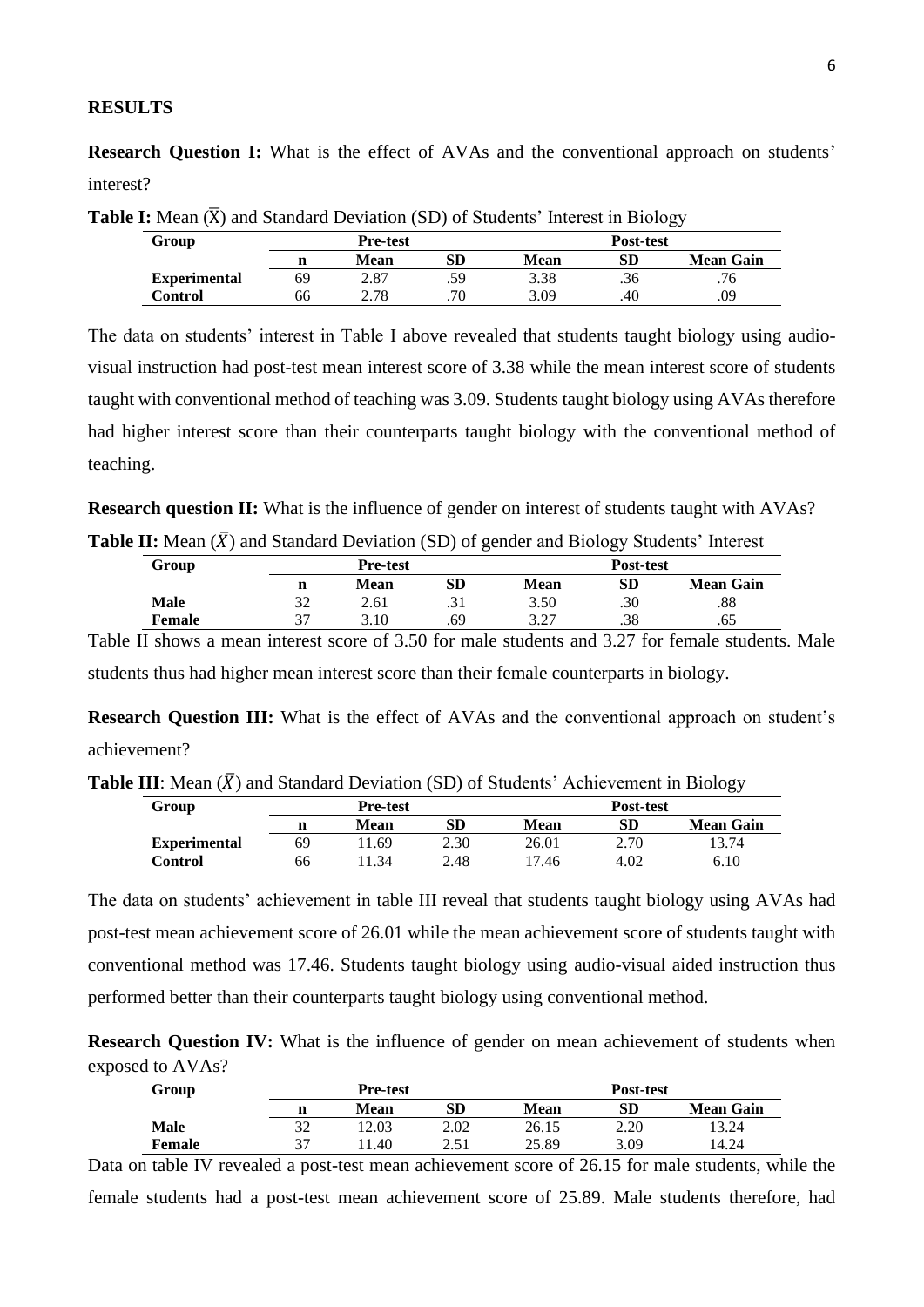slightly higher post-test mean achievement score when compared to their female counterparts in biology when exposed to Audio Visual Aids.

**Research Hypothesis I:** There is no significant difference between the mean interest scores of students taught with audio-visual aided instruction and those taught through the conventional approach. Data for testing this hypothesis is represented in table V below.

| Source                                          | Type III Sum of Df |     | Mean Square | F       | Sig. |
|-------------------------------------------------|--------------------|-----|-------------|---------|------|
|                                                 | Squares            |     |             |         |      |
| Corrected Model                                 | 3.851 <sup>a</sup> | 4   | .963        | 6.586   | .000 |
| Intercept                                       | 69.597             |     | 69.597      | 476.054 | .000 |
| Pre-interest                                    | .066               |     | .066        | .449    | .504 |
| Group                                           | 3.040              |     | 3.040       | 20.791  | .000 |
| Gender                                          | .384               |     | .384        | 2.623   | .108 |
| Group * Gender                                  | .336               |     | .336        | 2.300   | .132 |
| Error                                           | 19.005             | 130 | .146        |         |      |
| Total                                           | 1442.351           | 135 |             |         |      |
| Corrected Total                                 | 22.857             | 134 |             |         |      |
| a. R Squared = .297 (Adjusted R Squared = .267) |                    |     |             |         |      |

Table V: Analysis of covariance of students' Mean Interest Scores in Biology

Data on table V shows that the probability associated with the calculated value of F (20.791) for the effect of AVAs on interest of students in Biology is 0.000. Since the probability value of 0.000 is less than 0.05 level of significance, the null hypothesis was rejected. Thus, there is a significant difference between the mean interests scores of students taught with audio-visual aided instruction and those taught through the conventional approach.

**Hypothesis II:** There is no significant difference between the mean interest scores of male and female students taught with AVAs.

|                                                 |                    |    |             | ັ       |      |
|-------------------------------------------------|--------------------|----|-------------|---------|------|
| Source                                          | Type III Sum of Df |    | Mean Square | F       | Sig. |
|                                                 | Squares            |    |             |         |      |
| Corrected Model                                 | 1.020 <sup>a</sup> | 2  | .510        | 4.123   | .021 |
| Intercept                                       | 31.464             |    | 31.464      | 254.300 | .000 |
| Pre-interest                                    | .118               |    | .118        | .958    | .331 |
| Gender                                          | .528               |    | .528        | 4.270   | .043 |
| Error                                           | 8.166              | 66 | .124        |         |      |
| Total                                           | 800.082            | 69 |             |         |      |
| Corrected Total                                 | 9.186              | 68 |             |         |      |
| a. R Squared = .111 (Adjusted R Squared = .084) |                    |    |             |         |      |
|                                                 |                    |    |             |         |      |

Table VI: Analysis of Covariance of Student's Mean interest in Biology

Data on table VI shows that the probability associated with the calculated value of F (4.270) for the effect of AVAs on interest of students in Biology is 0.043. Since the probability value of 0.043 is less than 0.05 level of significance, the null hypothesis was rejected. Thus, there is significant difference between the mean interests scores of students taught with Audio-Visual aided instruction.

**Hypothesis III:** There is no significant difference between the mean achievement scores of students taught with Audio-Visual aided instruction and those taught through the conventional approach. Data for testing this hypothesis is represented in table VII.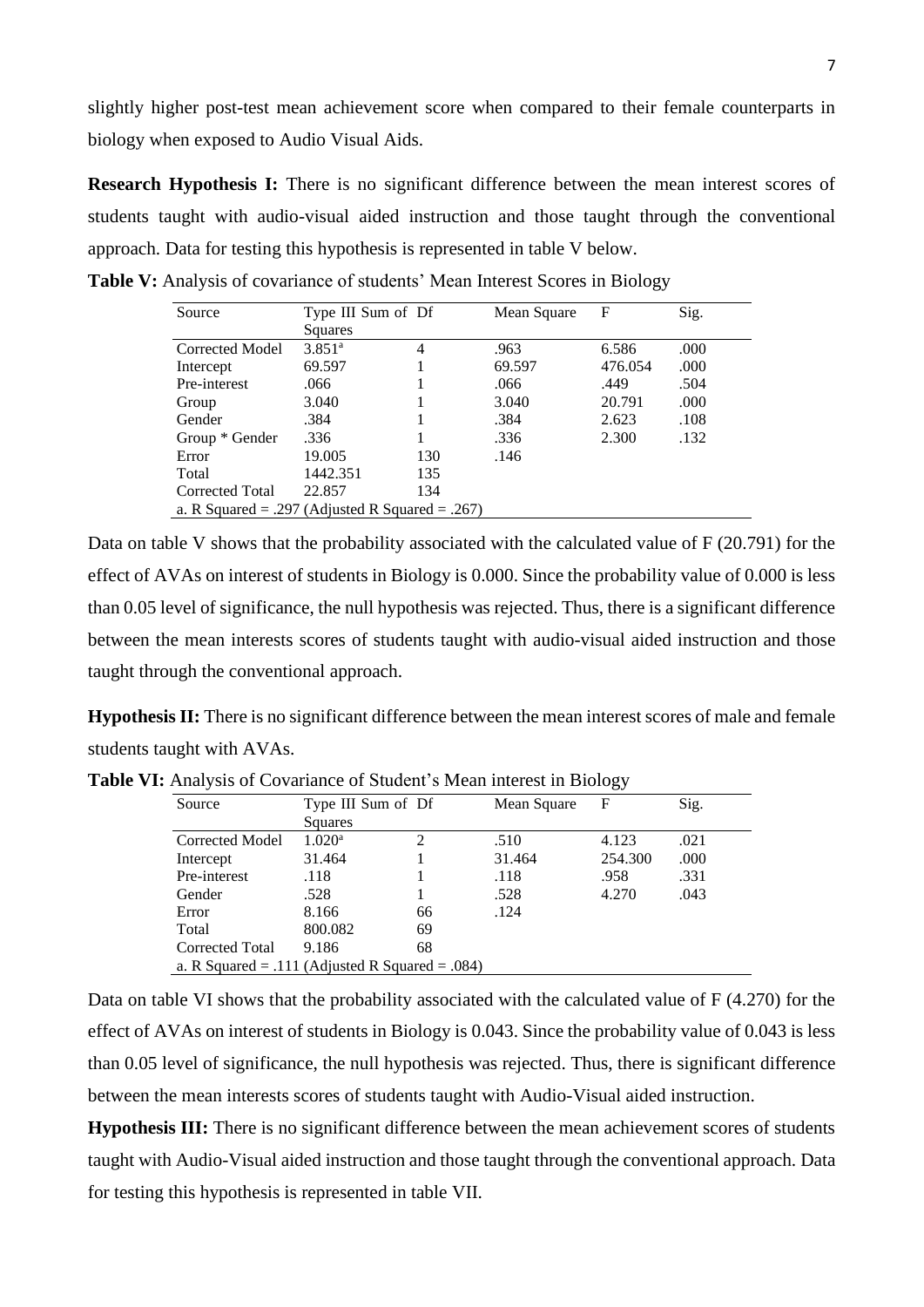| Source          | Type III Sum of Df |                | Mean Square                                     | F       | Sig. |  |  |  |  |
|-----------------|--------------------|----------------|-------------------------------------------------|---------|------|--|--|--|--|
|                 | Squares            |                |                                                 |         |      |  |  |  |  |
| Corrected Model | $2612.800^a$       | $\overline{4}$ | 653.200                                         | 60.671  | .000 |  |  |  |  |
| Intercept       | 1795.031           |                | 1795.031                                        | 166.727 | .000 |  |  |  |  |
| Pretest         | 77.542             |                | 77.542                                          | 7.202   | .008 |  |  |  |  |
| Group           | 2263.266           |                | 2263.266                                        | 210.218 | .000 |  |  |  |  |
| Gender          | 39.310             |                | 39.310                                          | 3.651   | .058 |  |  |  |  |
| Group * Gender  | 34.780             |                | 34.780                                          | 3.230   | .075 |  |  |  |  |
| Error           | 1399.615           | 130            | 10.766                                          |         |      |  |  |  |  |
| Total           | 68388.000          | 135            |                                                 |         |      |  |  |  |  |
| Corrected Total | 4012.415           | 134            |                                                 |         |      |  |  |  |  |
|                 |                    |                | a. R Squared = .600 (Adjusted R Squared = .583) |         |      |  |  |  |  |

**Table VII:** Analysis of Covariance of Students' Mean Achievement Scores in Biology

Table VII shows that the probability associated with the calculated value of F (210.218) for the effect of AVAs on the achievement of students in Biology is 0.000. Since the probability value of 0.000 is less than 0.05 level of significance, the null hypothesis was rejected. Thus, there is a significant difference between the mean achievements scores of students taught with Audio-Visual aided instruction and those taught through the conventional approach.

**Hypothesis IV:** There is no significant difference between the mean achievement scores of male and female taught with audio-visual aids.

Data on table VII above shows that the probability associated with the calculated value of F (3.651) for the influence of gender on achievement of students when exposed to Audio Visual Aids is 0.58. Since the probability value of 0.58 is above 0.05 level of significance, the null hypothesis was accepted. Thus, there is no significant difference between the mean achievement scores of males and females taught with audio-visual aids.

# **Discussion of Results**

The result from this study show that students taught using AVA achieved significantly better than the students taught using conventional approach. The significant difference could be as a result of the ability of the AVA to provide both audio and visual presentation of instructions unlike the conventional method which basically involves the teacher being the single source of information, as well as the fact that people easily forget what they hear, remember what they see, and retain better what they see and hear. It could also be due to the fact that AVA has the potential of making students learn more because it creates a fun-filled, interactive and entertaining classroom, which easily stimulates and sustains students' interest, and then facilitates learning.

This result of this study supports the views of Ashaver and Igyuve (2013), Akram, Sufiana and Malik (2012), Gul, Kiyani, Chuadhry and Liagut (2012), Agbo (2014), Chinna and Dada (2013) and Osokoya (2007), who indicated that students achieved significantly better when taught with AVA than when taught with the conventional method. Gul, et. al (2014) reported in their studies that the mean achievement score of students taught with AVA is greater than those taught with the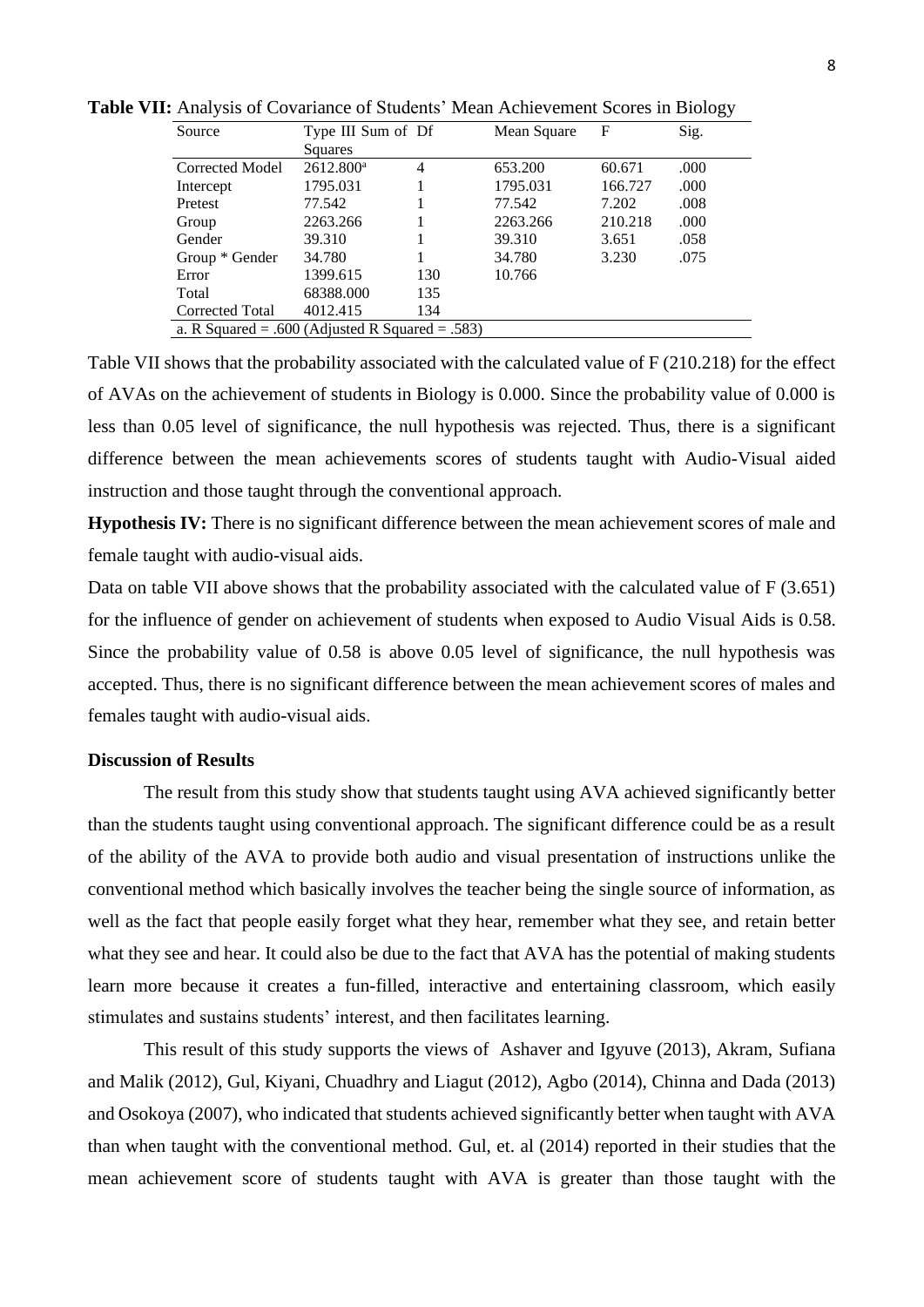9

conventional method of teaching, the study therefore recommend that teachers should use AVA constantly in other to improve student's achievement in sciences.

On interest, the study revealed that the use of AVA in teaching and learning significantly enhances the level of interest of the student. This means that the type of instructional delivery approach used in teaching students the respiratory system resulted in significant increase in their interest. The use of AVA has certain advantages such as; it provides freedom to the students to discuss, comment, and express their opinion which they cannot while a conventional lesson is in progress. AVA also makes the students to be attentive, motivated and interested as compared to that classroom session that is in function without the use of AVA. The result of this study is in tandem with the views of Akram, Sufiana and Malik (2012) that are of the view that the use of AVA in teaching Biology was very effective as it increases the level of interest and keeps students motivated for learning.

The findings of this study indicate that male students taught using AVA achieved slightly higher scores than female students at all level. This could be due to the fact that some female students believe that science is too difficult and not important for their future. Also, the males are already inclined to science subjects and see it as a necessity, therefore paid attention to lessons. O'Dea (2018) submitted that girls routinely out-perform boys at school but that these gender differences were far larger in non-STEM subjects like English. However, in STEM subjects, achievement of male and female students is similar. This explains this disparity in achievement of male and female students in the STEM subject, Biology.

This result supports the views of previous researchers like Abdu-Raheem (2012), Igbo, Onu and Obiyo (2015), Ayodele (2009) and Atovigba, (2012). The findings from these researchers indicate that gender has a significant effect on achievement. Igbo, Onu and Obiyo (2015) in their study to investigate the influence of gender stereotype as a predictor of secondary school student's self-concept and academic achievement, reported that male students performed better than their female counterparts whereas Ayodele (2009) reported in his study that female students achieved better than their male counterparts. Nevertheless, the finding of these studies (as with the current one), disagree with Oludipe (2012), Ifeakor (2005) and Mudasiru (2005) who found no significant difference in academic achievement and interest of male and female students.

#### **Implication of Findings for STEM**

Considering the clamour for more students to enrol in STEM subjects and go on to pursue Science, Technology, Engineering and Mathematics-related courses, and the empirical data which proves that teaching method adopted by teachers contributes to students developing a "complex" perspective towards science subjects, it is important that/imperative for teachers to adopt teaching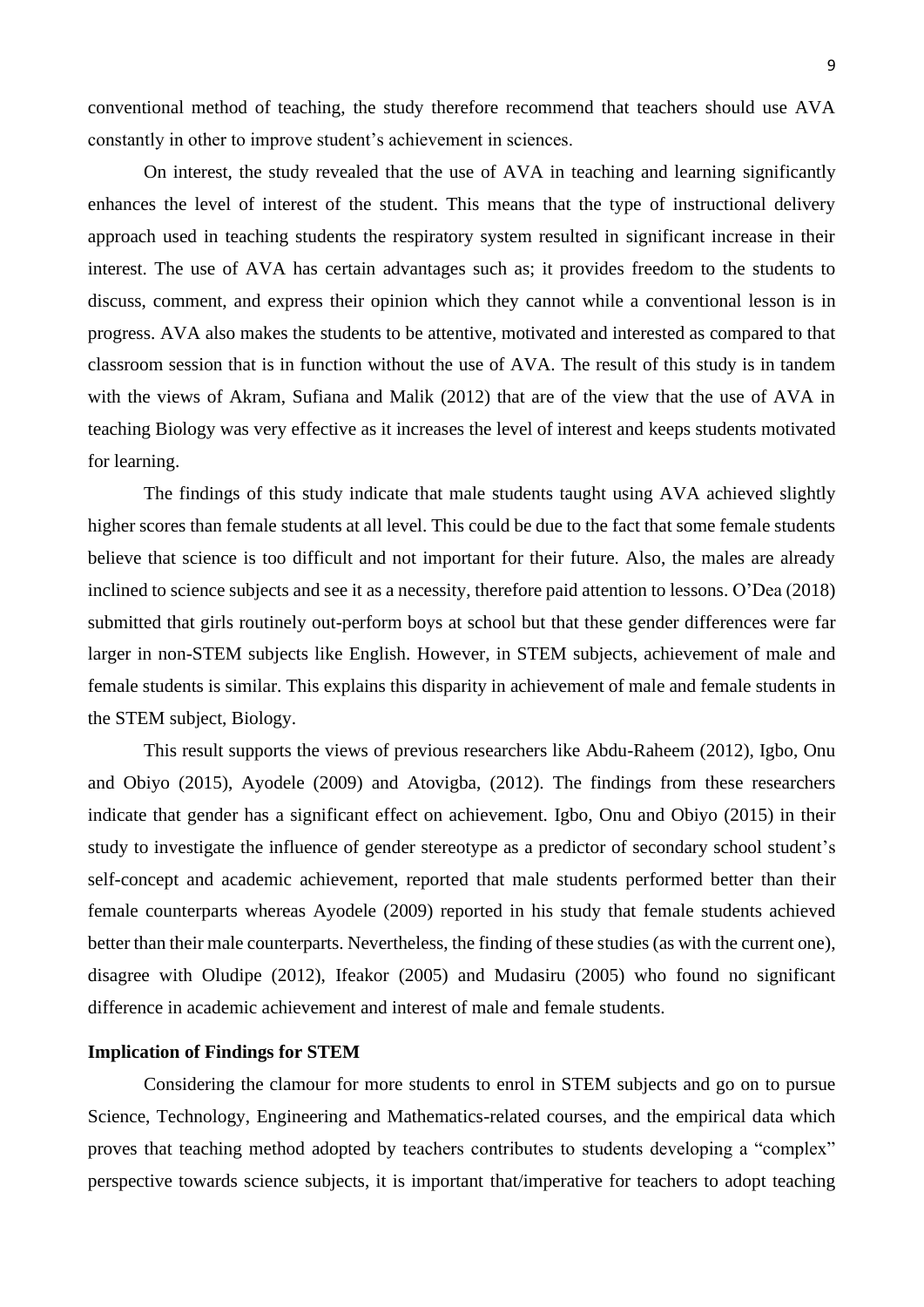methods which keeps students interested in STEM subjects. Interest builds into sustained interest and this contributes positively to achievement. Findings from this study indicate that audio-visual themed instructional procedures contribute positively to students' interest and achievement in Biology (a STEM subject) and as such, AVA should be explored as a strategy/innovative method for improving students' interest and achievement in STEM subjects generally.

## **Implications for Library Practice**

Findings of this study has enormous implications for practices in our libraries primarily because teachers and students need reading materials to study. These reading materials are accessible in libraries. The study was anchored on Fleming's VAK theory, and has demonstrated that students who were exposed to audio-visual resources during the teaching and learning process, learned better than those who were not. This presents some insight for libraries and librarians. STEM is an important area of study in contemporary society, as nations around the world devout resources to building their science base. In that same line, school libraries are furnished with books, chart, and other resources for science teaching and learning.

The study therefore underscores the need for libraries to not only have visual materials/resources like printed books, pictures, charts and the like, but also stock up audio resources like audiobooks, especially audio versions of the books in the libraries, audio and video lessons around topical STEM issues (like climate change, photosynthesis and the likes), among others. These audio resources will ensure that students and teachers have access to two modes of learning resources readily available in the library, and choose whichever suits their learning needs at a given time. The process of cataloguing these resources should also be done in a manner which makes it easier for users of a given textual material to locate the audio version with relative ease.

Also, the provision of audio and video resources in the libraries informs the need to maintain serene and calm atmosphere within the libraries. It is a convention for librarians to display 'silence' signs within her walls, but observation has shown that library users occasionally disturb others with noise. This disturbance is likely to increase when libraries make audio materials accessible to her users. Users of audio library resources must therefore be encouraged to utilize headsets/headphones, so as not to disturb the serenity of the library. This can also be achieved when all libraries digitalized their resources and make audio-visual versions of their resources available for download on the electronic library space. This will reduce the number of users who physical the library, and by extension ensure that tranquillity is maintained within her walls. Where possible, these accessories should be provided by the libraries. There is need therefore for libraries to jettison the conventional practices of letting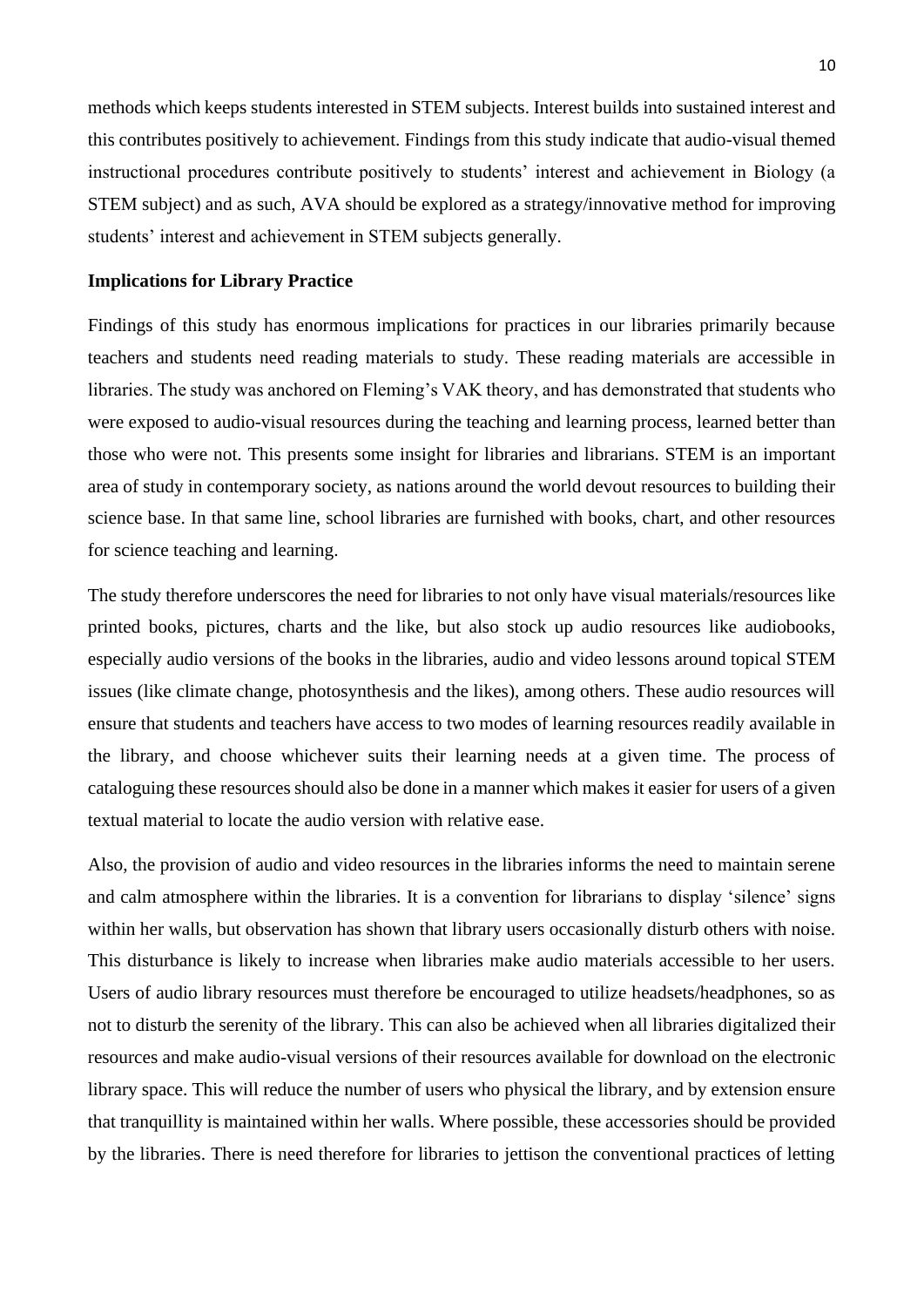their users rely primarily on textual materials because as demonstrated by this study, learning is more effective when the content is presented in different modes.

# **Recommendations**

Based on the findings of this study, the researchers recommend that;

- i. Since the use of AVA in teaching has been found to enhance achievement and interest in Biology, Biology teachers (and STEM subject teachers alike) should utilize AVA in the teaching, especially for topics that are somewhat "abstract."
- ii. AVAs cannot fully be implemented where necessary infrastructures are not put in place. As such, school administrators at all levels should procure enough computers for all secondary schools.
- iii. The audio-visual lesson employed in this research was basically on downloaded videos. Professional organizations like the Nigerian Association for Educational Media and Technology (NAEMT), Science Teachers Association of Nigeria (STAN) and all other stakeholders in Education who are concerned with improving instruction, should undertake the production of appropriate instructional videos for use in schools.
- iv. Government should encourage and sponsor in-service educational opportunities for interested teachers to learn the basic skills of producing instructional videos and other instructional materials.
- v. In order to promote interest in STEM, teachers should be innovative in teaching STEM subjects, employing hands-on and participatory instructional methods (like AVA), in teaching.
- vi. Libraries should make available audio and audio-visual versions of the text resources they have catalogued so users of the libraries will have access to different modes of assimilating information from books.
- vii. Extra measures should be taken to ensure that the library space is quiet while in use. Audio and audio-visual materials can be made downloadable at the library website, so users can access them without having to come to the libraries.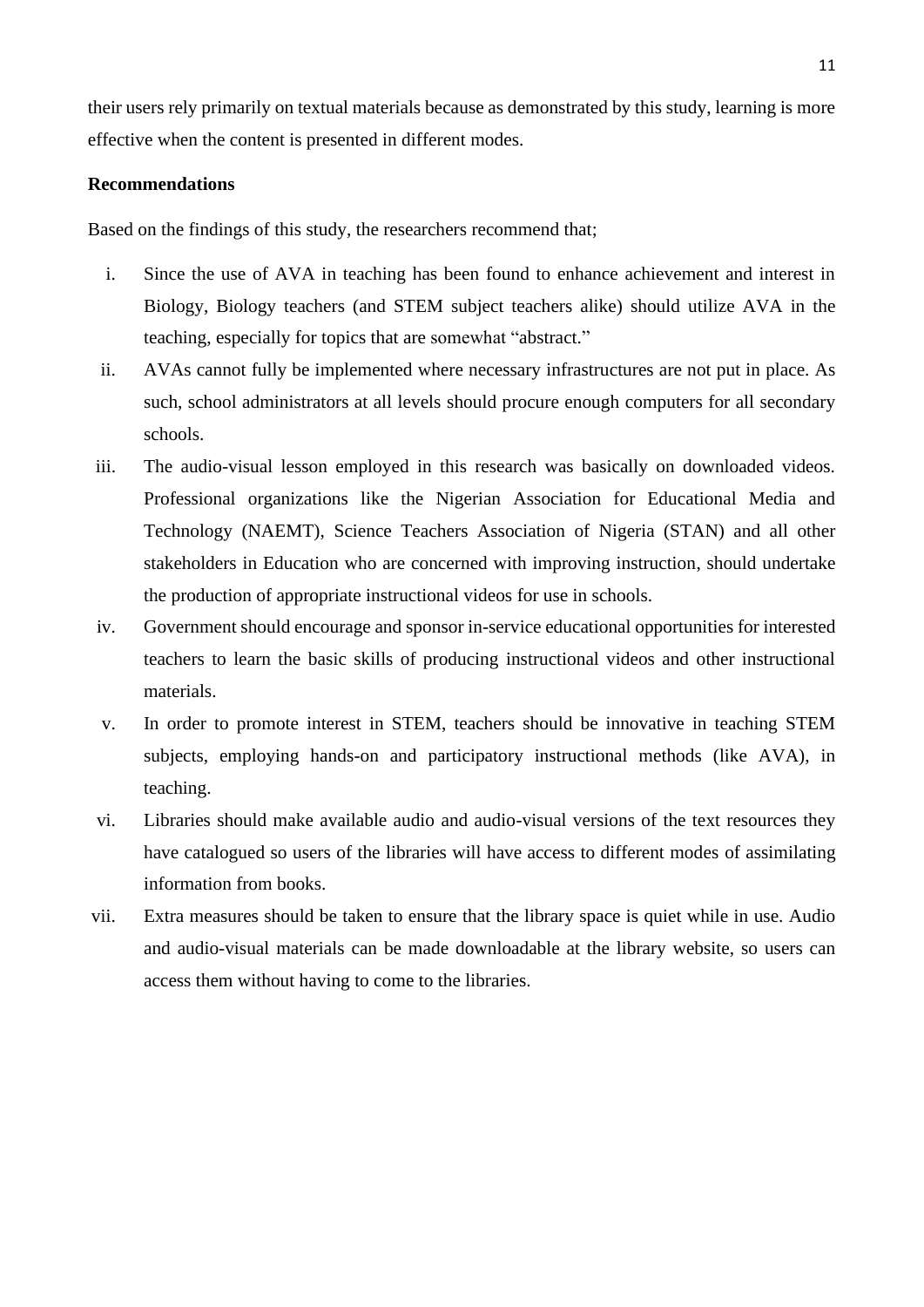#### **REFERENCES**

- Abdu-Raheem, B. O. (2012). Gender differences and students' academic achievement and retention in social studies among Junior secondary schools in Ekiti State, Nigeria. *European Journal of Educational Science, 4*(1), 155-161.
- Abdu–Raheem, B. O. (2012). The influence of gender on secondary School students' academic performance in South-West, Nigeria. *Journal of Social Science* 31 (1) 93 – 98.
- Agbo, L. O. (2014). *The availability and utilization of audio-visual materials in the teaching and learning of English Language in secondary schools in Isi-Uzo LGA*. Unpublished project work of Department of Arts Education, University of Nigeria Nsukka.
- Akram, Sufiana and Malik (2012). Use of audio-visual aids for effective teaching of biology at secondary schools' level. *Elixir Leadership Management* 50 (2012) 10597-10605. Retrieved online from [http://www.elixirpublishers.com](http://www.elixirpublishers.com/)
- Ali, A. (2013). A study of the usefulness of audio-visual aids in EFL classroom: implications for effective instruction. *Journal of Higher Education,* 2 (2)
- Anzaku F. (2011). Library experts speaks on audio-visual material. A paper presented at the United Nations Educational, Scientific and Cultured Organization (UNESCO) World Day for Audio-Visual Heritage. Lafia.
- Ashaver D. & Igyuve S. M. (2013). The use of audio-visual materials in the teaching and learning processes in colleges of education in Benue state-Nigeria. *Journal of Research & Method in Education, 1* (6), 44-55.
- Ayoa, A. (2007). Improving performance in the science. A support paper presented at a workshop held at Federal Government Girls' College, Zaria.
- Ayodele, M.O. (2009). Gender differences in Mathematics and Integrated Science achievement among junior secondary school students. *MJLI* 6, 41-53. [Online] Available mjli.uum.edu.my
- Gul, S., Kiyani, D. Chuadhry M. A., & Liaqut , S.(2014). Role of Audio-Visual Aids on the cognition of students at secondary level. *International Journal of Innovation and Applied Studies* (9)3: 1140-1147
- Hallinen, J. (n.d.). STEM education curriculum. Retrieved online from <http://www.britannica.com/topic/STEM-education>
- Ifeakor, A.C. (2005). Effect of commercially produced Computer Assisted Instruction Package on Students' Achievement and Interest in Secondary School Chemistry. Unpublished Ph.D Dissertation. Nsukka: University of Nigeria.
- Ifeobu H. N. (2014). Evaluation of the implementation of national curriculum for secondary school biology in Anambra state. Unpublished Ph.D Thesis. Department of Science Education, University of Nigeria, Nsukka.